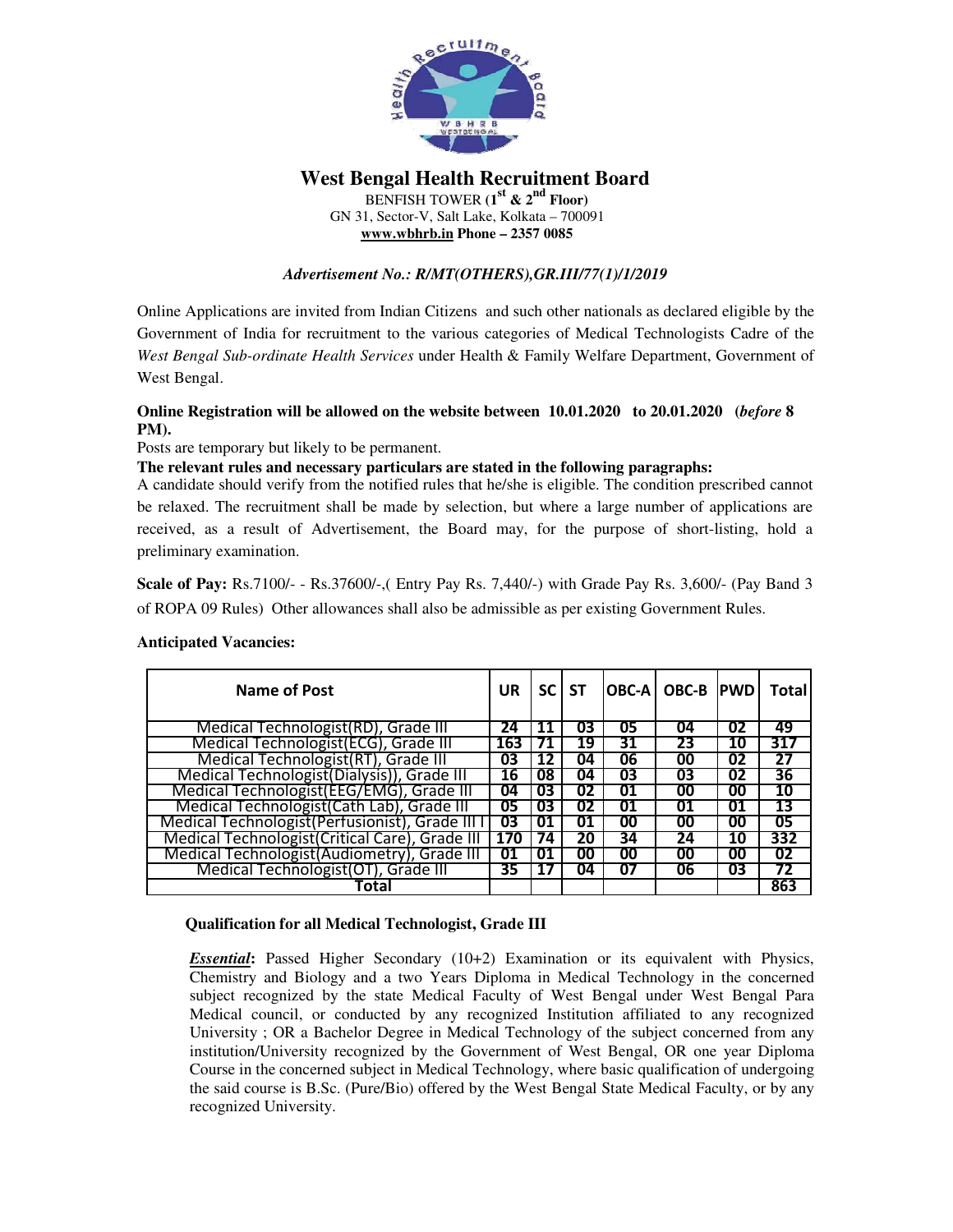**Desirable** : NIL

Age: Not less than 21 Years and not more than 39 Years as on 1<sup>st</sup>. January, 2019.

Age may be relaxed for the SC, ST and other Backward Classes, Political Sufferers, displaced persons or and Persons with Disabilities as per existing Government Rules or Orders issued from time to time. **Fee :** Candidates must submit online the application fee amounting to Rs. 160/- (Rupees one hundred & sixty) only through GRPS ( Govt. Receipt Portal System ), Govt. of West Bengal under the Head of Account '0051-00-104- 002-16'.

*Money Order, Cheque, Bank Draft, Cash etc. shall not be acceptable.* No application shall be considered unless accompanied with the requisite application fee.

Candidates belonging to SC/ST of West Bengal and persons with disabilities specified under Disabilities Rule, 1999 (certificates obtained before the Advertisement date) are not required to pay any fee. Such exemption of fee is, however, not applicable to any OBC (category A or B) candidate**.** 

# **No claim for refund of the fee shall be entertained nor will it be held in reserved for any other examination.**

Application shall be made in the format, as available, in the West Bengal Health Recruitment Board Website (www.wbhrb.in).

Application received after the closing date shall be rejected.

Should any of the statements made in the application be subsequently found to be false within the knowledge of the candidates,- his/her candidature shall be liable to cancellation, and even if appointed to a post on the results of this examination his/her appointment shall be liable to be terminated. Willful suppression of any material fact will also be similarly dealt with.

Candidates should take particular note that entries in their application submitted to the Board must be made correctly against all the items which shall be treated as final and no alteration and addition in this regard will be entertained after submission of the application. **Application not duly filled in or found** 

#### **incomplete or defective in any respect or without fee will be liable to rejection.**

Candidates must fulfill the essential qualification by the closing date. All information regarding selection/ recruitment (date of examination, date of interview etc.) to the post will be available, time to time in the Board Website at *www.wbhrb.in*.

## *Candidates are requested to follow the WBHRB website from time to time for any update/ information.*

## **Particulars and Certificates required:**

- (a) A candidate claiming to be S.C./S.T./B.C. must have a certificate in support of his/her claim from a competent authority of West Bengal as specified below [vide the West Bengal SCs and STs (Identification) Act, 1994 and SCs /STs Welfare Department order No. 261-TW/EC/MR-103/94 dated 06.04.1995 read with B.C.W. Department Order No. 6320-BCH/MR-84/10 dated 24.09.2010]:
	- In the District, the Sub-Divisional Officer of the Sub-Division concerned, and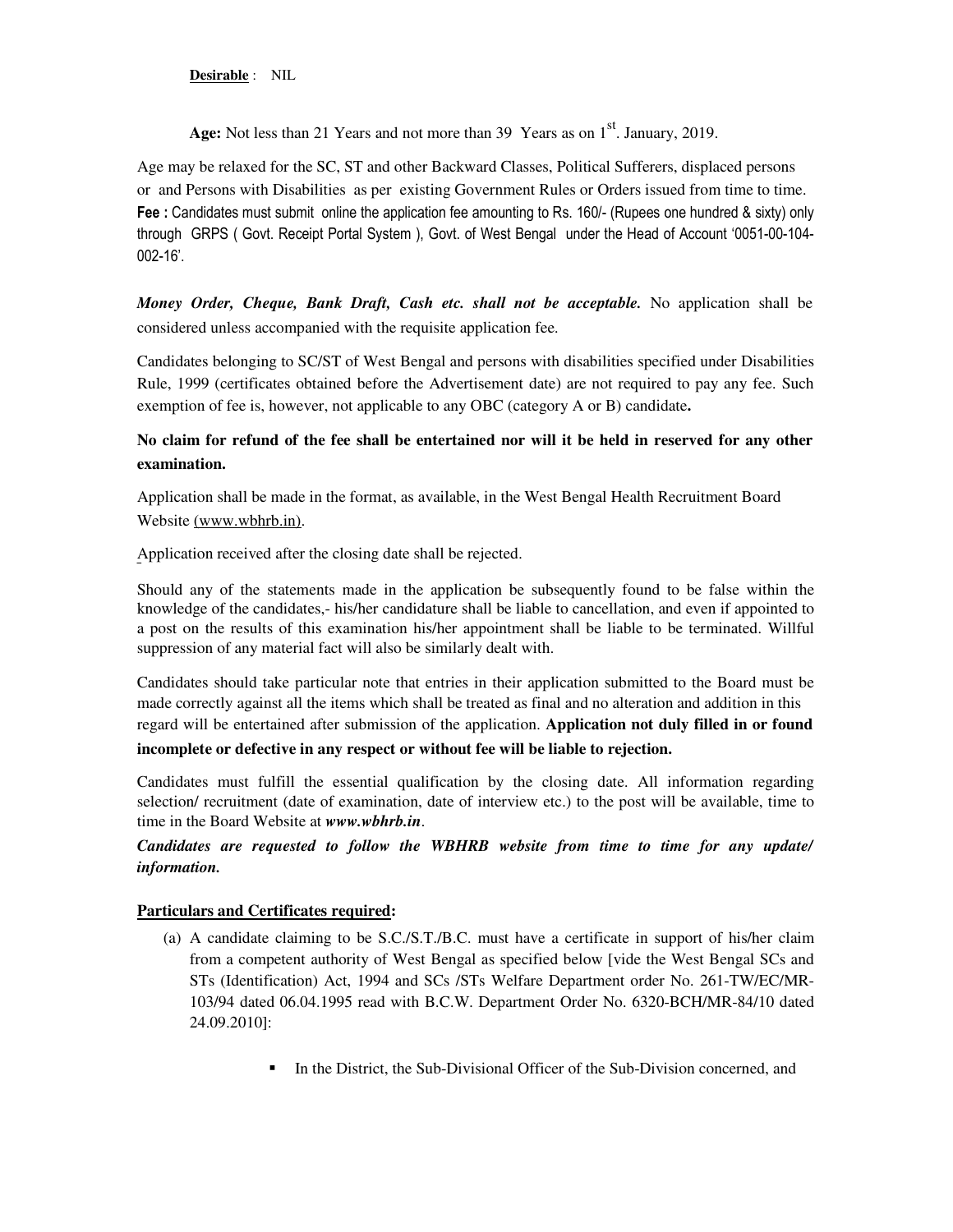In Kolkata, the District Magistrate, South 24-Parganas, or any Additional District Magistrate, South 24-Parganas, as may be authorized by the District Magistrate, South 24-Parganas on his behalf.

# *No claim for being a Member of the SC, ST and OBC or a Person with Disability will be entertained after submission of the application.*

Persons with Disabilities (PWD) [40% and above] must have a certificate from an appropriate Medical Board [vide West Bengal Persons with Disabilities (Equal Opportunities, Protection of Rights and Full Participation) Rules, 1999]

(b) The West Bengal Health Recruitment Board (WBHRB) may require such further proof or particulars from the candidates as it may consider necessary and may make enquiries regarding eligibility.

Original Certificates relating to citizenship (by registration), age, qualifications, caste (SC/ST/BC), Physical disability (40% and above) will have to be submitted when the WBHRB asks for them. If any candidate fails to furnish any certificate or any other relevant document or information relating to his/her candidature within the time specified by the Board, his/her claim for allotment may be passed over without further reference to him/her.

*Submission of more than one application is strictly forbidden.* The candidature of a candidate, who submits more than one application for admission to the Examination, will be cancelled even if he/she is admitted to the same.

A candidate should note that his/her admission to the Examination/ Interview will be deemed provisional subject to determination of his/her eligibility in all respects. If at any stage even after issue of the letter of appointment a candidate is found ineligible for admission to this Examination, his/her candidature will be cancelled without further reference to the candidate.

**Canvassing:** Any attempt on the part of candidate to enlist support for his/her application through persons, officials of Government, or agencies will disqualify him/her for appointment.

CLOSING DATE FOR REGISTRATION OF APPLICATION: **20.01.2020 (before 8 PM).**

(**Kindly note that online application must be made by this date**)

**Applicants do not need to send any print out/ hard copy.** 

## **Reminder:**

| Website Link open $-$ For online Registration of | 10.01.2020 to $20.01.2020$         |
|--------------------------------------------------|------------------------------------|
| Applications                                     | ( <i>before</i> $8 \mathrm{PM}$ ). |
| Last date of submission of Form                  | $ 20.01.2020$ ( $8PM$ )            |

Note: - Candidates are advised in their own interest to apply using Online Application Form much before the closing date and not to wait till the last date to avoid congestion on Web-Server on account of heavy load on internet/website.